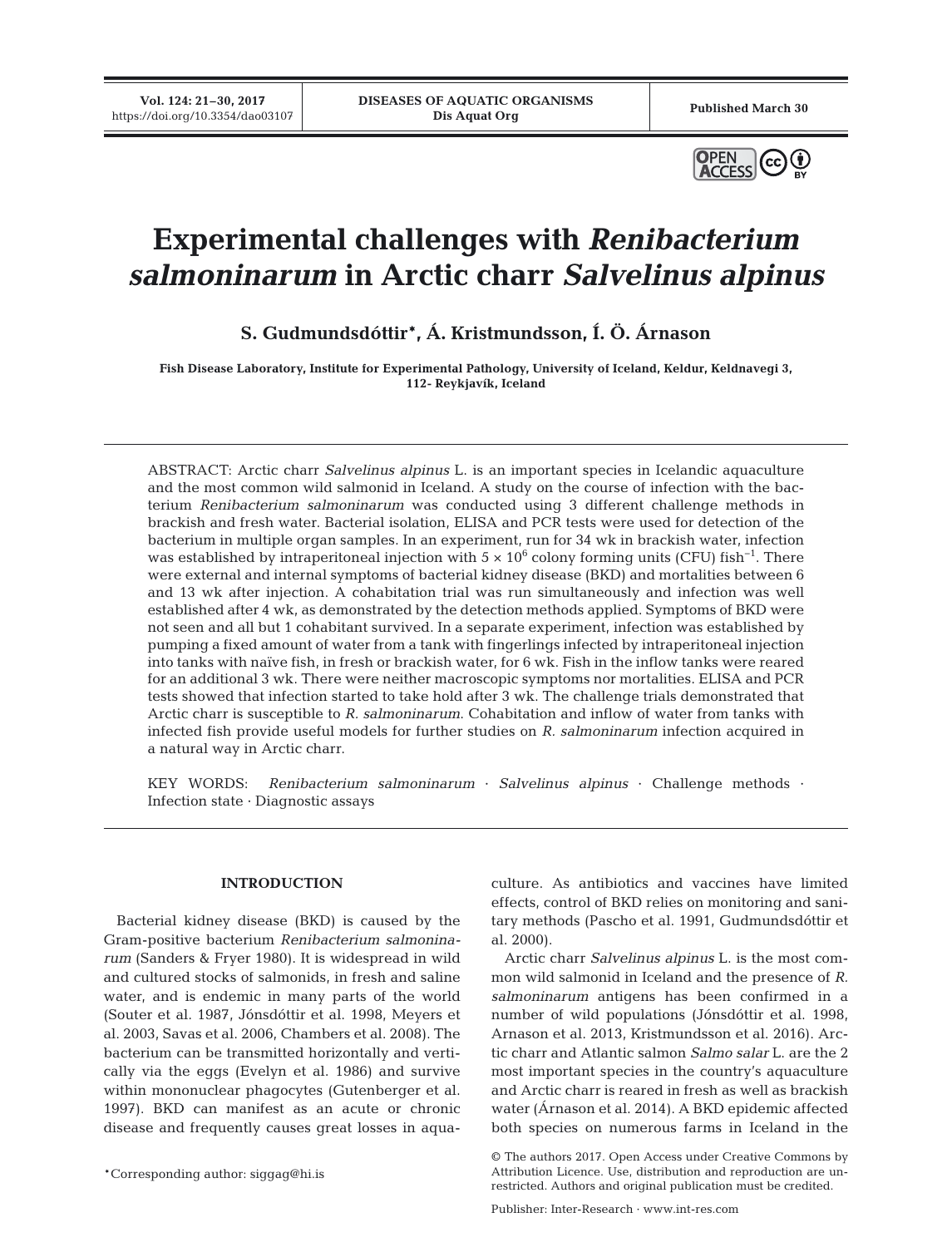middle of the last decade (Kristmundsson et al. 2008). With extensive monitoring and stamping out, the infection was eradicated, but the industry had to deal with a serious reduction in production over the following few years (Kristmundsson et al. 2009).

Infection trials, applying various techniques, have been carried out in economically important salmonid species (Fryer & Lannan 1993), especially rainbow trout *Oncorhynchus mykiss* (Pascho et al. 1997, Senson & Stevenson 1999, Jansson et al. 2008) and Chinook salmon *Oncorhynchus tshawytscha* (Murray et al. 1992, McKibben & Pascho 1999, Alcorn et al. 2005, Metzger et al. 2010, Elliott et al. 2015). Other species, including Arctic charr, have received less attention: we were able to locate only 2 papers, where Arctic charr, along with other salmonids, were infected with *R. salmoninarum* by intraperitoneal (i.p.) injection. Jones & Moffitt (2004) studied the swimming endurance of 4 species — bull trout *Salvelinus confluentus*, lake trout *Salvelinus namaycush*, Arctic charr and rainbow trout — infected with *R. salmoninarum*, revealing little difference between the species. In the second study, involving bull trout, lake trout, Arctic charr, rainbow trout and Chinook salmon, the emphasis was on temperature-mediated disease expression and survival (Jones et al. 2007). Arctic charr experienced higher mortality after i.p. injection than bull trout and lake trout, but the 3 *Salvelinus* species showed lower mortality than rainbow trout and Chinook salmon.

The importance of Arctic charr in Icelandic aquaculture and the lack of information in the literature on *R. salmoninarum* infection in this species were the incentives for the experiments reported in this paper. Different infection models and dissemination of the bacterium throughout the body of Arctic charr, using several tests and multiple organ samples, were studied in 2 sets of experiments. In the first set, 2 infection models, i.e. i.p. injection of bacteria and cohabitation, were tested. Intraperitoneal injection is an established, effective and standardized method, but it does not reflect all traits of a natural infection since the route is not natural and important immunological mechanisms, such as mucosal immunity, are evaded (Xu et al. 2013). Cohabitation, where infected fish are used to shed the pathogen into the water, mimics natural waterborne infection and naïve individuals placed in the same tank may acquire a waterborne infection (Alcorn et al. 2005). Following these trials, the question arose whether it would be possible to establish a uniform infection pressure between tanks in a long-standing waterborne challenge. This led to the construction of an experimental setup where rearing water from a tank with infected fish was pumped into several tanks with naïve fish in pathogen-free water. This is hereafter referred to as infection by inflow.

## **MATERIALS AND METHODS**

#### **Experimental fish**

Arctic charr fingerlings were supplied by Íslandsbleikja at Grindavík (Samherji). The farm is health monitored on a regular basis, a subset of female broodfish is screened annually for *Renibacterium salmoninarum* and there is no history of BKD for more than 10 yr. The group used in the i.p. injection and cohabitation experiments had an average weight of  $100.5 \pm 21.1$  g ( $\pm$ SE) and fingerlings with an average weight of  $58.8 \pm 12.7$  g ( $\pm$ SE) were used in the inflow experiment. The fingerlings were reared in 600 l tanks with continuously running, 9−10 l min−1, fresh or brackish (salinity 15‰) pathogen-free borehole water or seawater. The density per volumetric unit was 11.7 kg m<sup>-3</sup> at the start of the i.p. injection and cohabitation experiments, and 19.6 kg  $m^{-3}$  in the inflow experiment. During the trials, the fish were fed 2.5−3.0 mm pellets adapted for Arctic charr (Laxá). The temperature was 7−8°C and the oxygen level was 8.3–9.2 mg l<sup>-1</sup>. Experimental fish were acclimatized for 2 wk, and 10 fish were sampled (0-controls) before infection trials were begun. Mortality was recorded every other day during the experiments.

The infection trials were approved and performed in accordance with Act no. 55/2013 and regulation no. 15/1994 of the Icelandic Food and Veterinary Authority, MAST.

#### **Challenge bacterium**

An Icelandic strain of *R. salmoninarum*, S-182-90 (Grayson et al. 2000), was cultivated on kidney disease medium KDM2 at 16°C (OIE 2009). In the i.p. injection and cohabitation experiments, which were conducted simultaneously, bacterial colonies were harvested and suspended in sterile Dulbecco's phosphate-buffered saline (PBS), adjusted to an optical density at 600 nm ( $OD_{600}$ ) value of 0.7 and used as a stock for bacterial injection. Titration on SKDM agar (OIE 2009) showed  $3.5 \times 10^8$  colony forming units (CFU) ml<sup>-1</sup>. In the inflow experiment, the OD<sub>600</sub> value of the bacterial solution was adjusted to 0.7 and the solution was used as a stock for bacterial injection of fingerlings, as a source for the infection.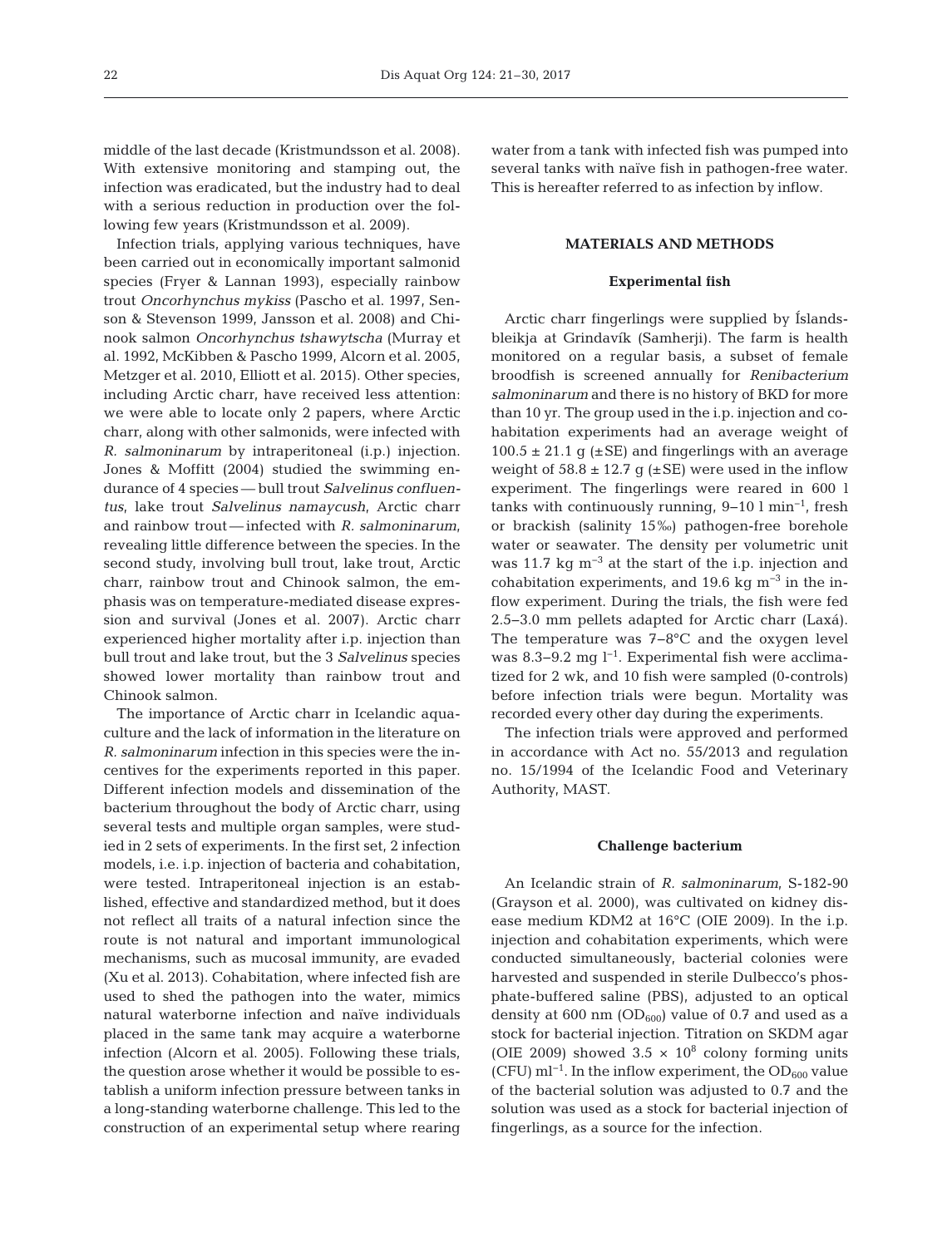#### **Challenge methods**

Challenge by i.p. injection was established by injecting 0.2 ml of bacterial solution (5  $\times$  10<sup>6</sup> CFU fish<sup>-1</sup>) into the peritoneal cavity of fingerlings. Tricaine methane sulfonate (TMS/MS222) (PHARMAQ, Vistor) was used at a concentration of 50 mg  $l^{-1}$  to anaesthetise fish prior to injection. A total of 140 individuals were evenly distributed between 2 tanks in brackish water and sampled throughout the experiment, which was run for 34 wk.

Challenge by cohabitation, run for 34 wk in brackish water, was accomplished by i.p. injection of  $5 \times$  $10^7$  CFU fish<sup>-1</sup> (shedders) that were marked by excising the adipose fin. Fifteen shedders were placed in each of the 2 tanks with 60 naïve fingerlings each, i.e. 20% of the final group were shedders.

Uninfected fish  $(N = 30)$ , which served as negative controls for both groups, were reared in a separate tank.

In the inflow experiment, the source of infection was a tank with 160 fingerlings infected by i.p. injection of 0.2 ml of bacterial suspension (2  $\times$  10<sup>6</sup> CFU fish<sup>-1</sup>). The flow of brackish water (salinity  $15\%$ ) into the tank was 10.5−11.5 l min<sup>-1</sup>. Two of the receiving tanks were supplied with fresh water and 2 with brackish water at an inflow rate of 9 l min−1. A pump (Drain it 200, Submersible Pump) was placed at the bottom of the source tank and connected by plastic tubes to the 4 receiving tanks pumping  $2 \text{ l min}^{-1}$  into each one. The inflow rate was monitored to ensure an even distribution into the tanks. There were 200 un infected fingerlings in each of these tanks. After 6 wk, all the source fish were killed but fingerlings in the 4 inflow tanks were reared for additional 3 wk.

## **Sampling**

When sampled and at the end of the experiments, fish were killed by an overdose of TMS. Fingerlings infected by i.p. injection were sampled 2, 7, 25 and 34 wk after injection and cohabitants were sampled 4, 7, 10, 15, 25 and 34 wk after the trial started. The sampling regime included blood and tissue samples from kidney, spleen, mid-gut and hind-gut.

During the inflow experiment, kidney tissue was sampled from 2 fish in the source tank and 8–12 fish from each set of inflow tanks at weeks 1, 2, 3, 4 and 6. Additionally, 8 fish from each set of inflow tanks were sampled at week 9. Blood was sampled at weeks 3, 4, 6 and 9.

Blood was drawn from the caudal vessel and allowed to clot overnight at 4°C, centrifuged and the sera stored at −20°C. Head-kidney and other tissue samples, to be tested by the PCR methods employed, were placed in RNA*later* (Applied Biosystems), kept at 4°C overnight and stored at −20°C. Pieces from head- and mid-kidney were placed in sterile plastic bags and processed on the same day for cultivation on SKDM agar and the remaining kidney tissue was placed in a separate bag and frozen at −20°C until ELISA analysis.

#### **Bacterial isolations**

To screen for common bacterial pathogens, kidney samples were streaked directly on blood agar (BA) or blood agar with 2% NaCl (BA-NaCl), incubated at 16°C and observed every other day for a week.

For isolation of *R. salmoninarum*, samples were homogenized, washed and resuspended before inoculation as originally described (Evelyn 1977) and later slightly modified (Benediktsdóttir et al. 1991). After inoculation onto SKDM agar, the plates were incubated at 16°C and read once a week for 12 wk.

#### **Detection of bacterial antigens by ELISA**

Detection of *R. salmoninarum* antigens, by testing kidney supernatants diluted 1:4 in a double-sandwich ELISA using polyclonal antibodies, was carried out as previously described (Gudmundsdóttir et al. 1993). Sera diluted 1:50 were also tested using the same ELISA method. This high dilution was necessary to diminish the background in serum samples. The cut-off value for determination of positive samples was 2.3 times the average OD492 value of 3 negative control samples.

# **Extraction and detection of bacterial DNA by PCR methods**

Extraction of DNA for nested PCR (nPCR) and semi-nested PCR (snPCR) was carried out by placing 20 µl of homogenized samples diluted 1:4 (w  $v^{-1}$ ) in sterile Dulbecco's PBS onto an FTA minicard (Whatman). The card was air dried at room temperature for 1 h and a 2-mm-diameter disc was punched out and placed in a PCR amplification tube. The disc was washed 3 times in the tube with FTA purification reagent (Whatman) and twice with TE buffer (10 mM Tris-HCl and 0.1 mM EDTA) with 5 min intervals between each step as described in the manufacturer's protocol. The disc was air dried in the tube for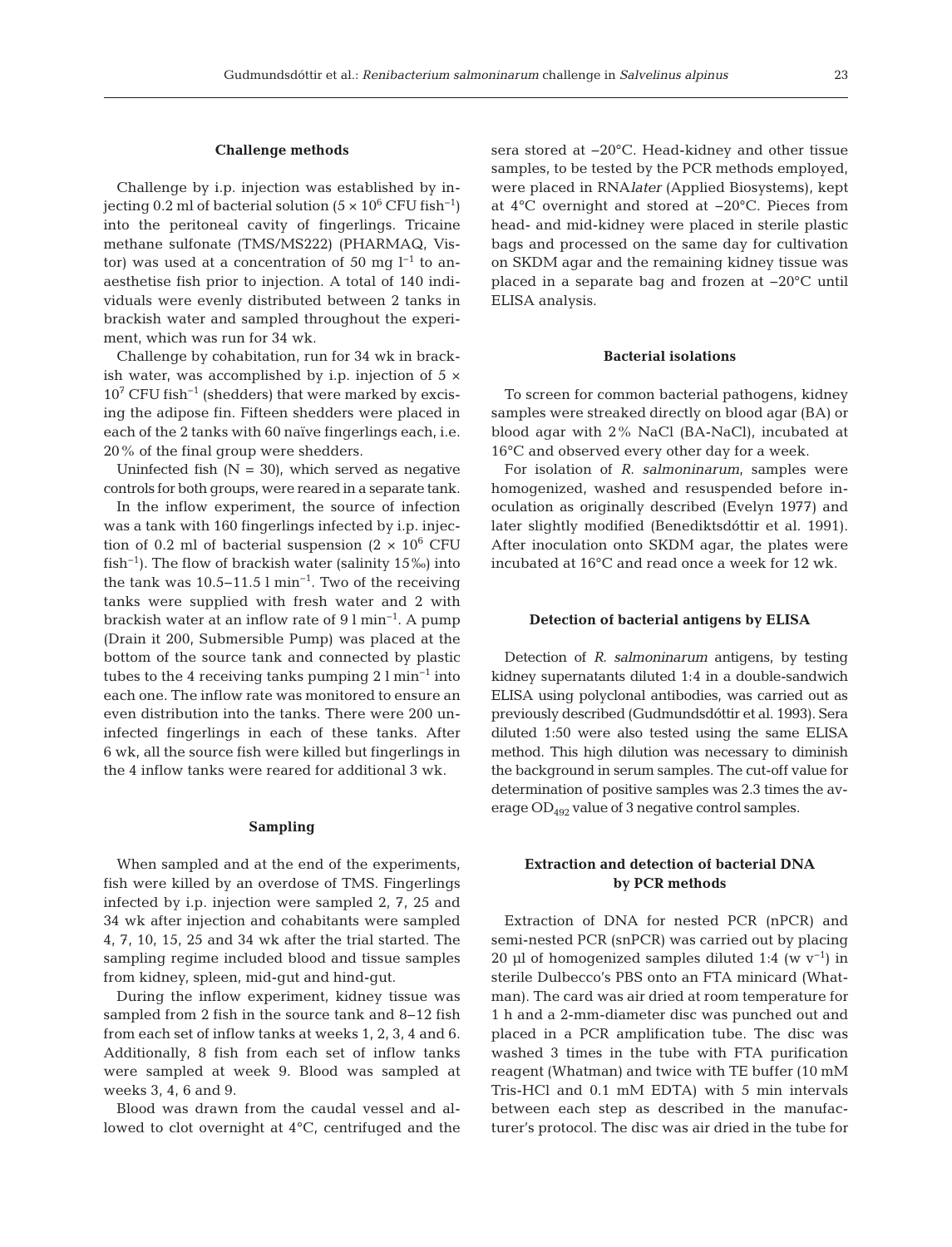1 h at room temperature and used as a template in either the nPCR or snPCR reaction. For quantitative PCR (qPCR), a similar sample was placed on an FTA elute card (Whatman) and allowed to dry at room temperature for at least 3 h. The manufacturer's protocol was followed, where a disc was punched out, washed in water and the DNA extracted by incubation in water at 95°C for 15−30 min. Negative samples were created for each batch of samples by processing discs punched out of clean cards.

The protocol for nPCR (Pascho et al. 1998) was used with some modifications (Elliott et al. 2013). There are 2 sets of primers that amplify a part of the *R. salmoninarum msa* gene that codes for the major soluble antigen (Table 1). The template used in the first reaction was a disc punched out from an FTA minicard and 1 µl of the amplified fragment from the first reaction was template in the second reaction. Briefly, the reaction mixture for both the first and the second reaction had a total volume of 25 µl. The reaction mixture contained sterile water, 0.2 mM of each nucleotide, 2 mM of MgCl, 20 mM of Tris-HCl (pH 8.4), 50 mM of KCl, 1 µM of each primers and 0.625 U of Platinum *Taq* DNA polymerase. Thermal cycling was carried out using a Peltier thermal cycler (PTC-200 MJ research, Bio-Rad) for both the first and second reactions with an initial denaturation step at 94°C for 10 min and followed by 30 cycles of denaturing at 94°C for 30 s, annealing at 60°C for 30 s and extension at 72°C for 1 min. Samples obtained during the inflow challenge were tested using nPCR.

For one-tube snPCR, 3 primers were designed within the *msa* gene (Arnason et al. 2013). Two primers, For\_msa and Rev\_msa, amplify a fragment of 271 base pairs and a third primer, nRev\_msa, amplifies the second fragment of 196 base pairs within the first fragment along with the For\_msa primer (Table 1). The melting temperatures for the primers are 57.3°C for the For\_msa primer, 55.3°C for the Rev\_msa primer and 50.4°C for the nRev\_msa primer. The reaction mixture, in a total volume of 25 µl, contained sterile water, 0.24 mM of each nucleotide, 2 mM of MgCl, 24 mM of Tris-HCl (pH 8.4), 60 mM of KCl, 1.6 µM of For\_msa and nRev\_msa primers, 0.8 µM of Rev\_msa primer and 0.625 U of Platinum *Taq* DNA polymerase (Invitrogen). The template for the reaction mixture was a disc punched out from an FTA minicard. The thermal cycling was done with a Peltier thermal cycler under the following conditions: 12 cycles of amplification (denaturation at 94°C for 30 s, annealing at 61°C for 2 min (annealing temperature lowered by 0.5 $\degree$ C for each cycle) and extension at 72 $\degree$ C for 30 s), followed by another 14 cycles of amplification (denaturation at 94°C for 30 s, annealing at 55°C for 2 min and extension at 72°C for 30 s). Yet another 17 cycles of amplification were carried out (denaturation at 94°C for 15 s, annealing at 45°C for 15 s and extension at 72°C for 15 s) along with a final 10 min elongation period at 72°C. Prior to the thermal cycling, the samples were heated up to 94°C for 10 min as required for antibody-mediated hot-start of Platinum *Taq* DNA polymerase. Samples obtained during the i.p. injection and cohabitation challenges were tested using snPCR.

Gel electrophoresis for separation of nPCR and snPCR amplicons was performed on 2% agarose gels (Saekem) that included ethidium bromide (Sigma). The bands were visualized under UV light and compared with a prestained ladder (1-kb DNA standard, Invitrogen).

In the qPCR test, a 69-bp region from the *msa* gene was detected (Chase et al. 2006) (Table 1). In the current study, the probe was modified by utilizing a minor groove binding (MGB) linked with a nonfluorescent quencher (NFQ) (Elliott et al. 2013) in -

| Table 1. Sequences for primers and probe used to detect DNA from <i>Renibacterium salmoninarum</i> in PCR tests |  |  |  |  |  |  |  |
|-----------------------------------------------------------------------------------------------------------------|--|--|--|--|--|--|--|
|-----------------------------------------------------------------------------------------------------------------|--|--|--|--|--|--|--|

| Target<br>qene                                                                                   | <b>PCR</b><br>assay | Name             | Sequence $(5'$ –3')                        | Reference             |  |
|--------------------------------------------------------------------------------------------------|---------------------|------------------|--------------------------------------------|-----------------------|--|
| msa                                                                                              | snPCR               | For msa          | AGATGGAGCAACTCCGGTTA                       | Arnason et al. (2013) |  |
|                                                                                                  |                     | Rev msa          | GGGATTACCAAAAGCGA                          |                       |  |
|                                                                                                  |                     | nRev msa         | <b>TCTCTCAACGCCAATAC</b>                   |                       |  |
| msa                                                                                              | nPCR                | P3 (outer F)     | AGCTTCGCAAGGTGAAGGG                        | Pascho et al. (1998)  |  |
|                                                                                                  |                     | $M1$ (outer R)   | GCAACAGGTTTATTTGCCGGG                      |                       |  |
|                                                                                                  |                     | P4 (inner F)     | ATTCTTCCACTTCAACAGTACAAGG                  |                       |  |
|                                                                                                  |                     | $M38$ (inner R)  | CATTATCGTTACACCCGAAACC                     |                       |  |
| msa                                                                                              | qPCR                | RS1238 (F)       | GTGACCAACACCCAGATATCCA                     | Chase et al. (2006)   |  |
|                                                                                                  |                     | RS1307 (R)       | <b>TCGCCAGACCACCATTTACC</b>                |                       |  |
|                                                                                                  |                     | RS1262 NFQ probe | 6FAM-CACCAGATGGAGCAAC-MGB/NFQ <sup>a</sup> |                       |  |
| <sup>a</sup> In the original publication, the 3' end of the RS1262 probe was labelled with TAMRA |                     |                  |                                            |                       |  |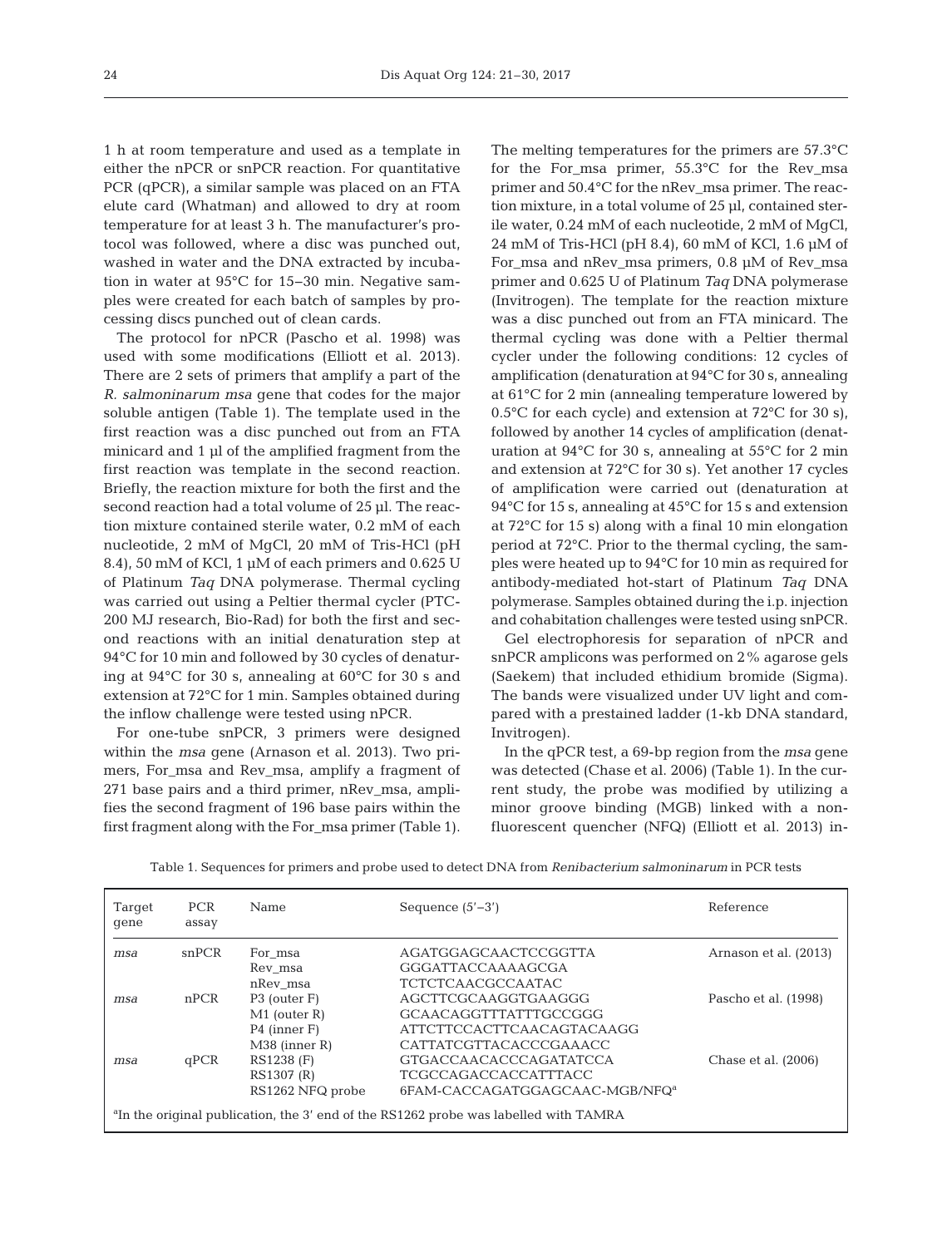stead of tetramethylrhodamine (TAMRA) in the original publication. The total volume of the reaction mixture was 12  $\mu$ l, with 0.9  $\mu$ M of forward and reverse primers,  $0.25 \mu M$  of the probe and 5  $\mu$ l of the DNA template. Thermal cycling and analysis were carried out in an ABI 7900HT (Applied Biosystems). Threshold cycle number (Ct) values were grouped in 5 categories: 1: Ct 35−40; 2: Ct 30−34.99; 3: Ct 25−29.99; 4: Ct 20−24.99; 5: Ct 0−19.99. The weakest responses constitute category 1 and the strongest category 5. Samples obtained during the i.p. injection and cohabitation challenges were tested using qPCR.

# **RESULTS**

*Renibacterium salmoninarum* infection was generated in Arctic charr using 3 different challenge methods, i.p. injection, cohabitation and inflow from a tank containing infected fish. Multiple test results from various organs showed that the infection took hold in all exposed individuals. The timescale varied in accordance with the challenge method. Other bacterial fish pathogens were not detected.

#### **Infection by i.p. injection**

An infection was established with mortality of ca. 75% occurring between Weeks 6 and 13 post-infection. As the group was sampled over the experimental time, an accurate mortality figure could not be determined. Petechiae on the lower abdomen and around the injection site were commonly observed externally, while internally, enlarged and grey kidney, pale liver and empty gut were the prominent observations.

*R. salmoninarum* was isolated on SKDM agar from all kidney samples at Week 2 and 75% of samples at Week 7 post-infection, while all samples at Weeks 25 and 34 were negative, Fig. 1.

Detection of *R. salmoninarum* antigens, using ELISA, is shown in Fig. 1. Kidney samples were positive at all sampling times with very high readings that were starting to decline at the last sampling point. All but 1 ELISA readings in serum samples were positive at 2 wk  $(91.7\%)$ , 5 of 12 at 7 wk (41.7%), 3 of 11 at 25 wk (27.3%) and 1 of 8 at 34 wk (12.5%). The mean ELISA value for serum samples was highest after 7 wk ( $OD_{492} = 1.455$ ).

The snPCR and qPCR results for fish infected by i.p. injection are shown in Fig. 1. At 2 and 7 wk, the majority of samples were positive in all organs. The qPCR categories 4 and 5 were more common at 7 wk than at 2 wk. At Weeks 25 and 34, positive PCR readings were few and mainly obtained by the qPCR method (categories 1 and 2). By pooling all PCR results for Week 25 and Week 34, 6 of 12 and 5 of 8 fish, respectively, tested positive in at least 1 sample by at least 1 of the PCR methods employed. Hence, at the end of the experiment, more than half of the fish had bacterial DNA in at least 1 organ.

#### **Infection by cohabitation**

Samples from the shedders used to establish coinfection in exposed fish were highly positive in all tests 4 wk after injection (results not shown). Mortality reached 73% at Week 7 and 90% at Week 10.

Signs of BKD were not observed in cohabitant fish and only 1 fish died, 3 mo after the experiment started. *R. salmoninarum* was isolated from 1 sample at Week 4, 3 at Week 7 and 1 at Week 25 (Fig. 2).

All kidney samples were positive in ELISA at Week 7 (Fig. 2) and the mean  $OD_{492}$  was highest after 15 wk (3.306). ELISA readings in sera were low with the highest OD<sub>492</sub> mean encountered after 10 wk (0.214).

More than half (6−10) of the 12 fish sampled were positive in 1 of the PCR methods at any given sampling time, except that by Week 15, there were only 2 positive fish, 1 with positive qPCR for the mid-gut and the other with positive qPCR for the spleen (Fig. 2). The mid-gut was the only organ with positive samples at all sampling times. All qPCR results fell into categories 1 or 2.

The 0-controls for both experiments  $(N = 10)$  were negative for *R. salmoninarum* and other bacterial fish pathogens were not detected. Untreated fish  $(N =$ 20), reared in a separate tank throughout the 34 wk, also tested negative.

# **Infection by inflow from tank with infected fingerlings**

The fingerlings that were infected by i.p. injection and used as the source of infection showed severe symptoms after 4 wk, similar to the fish infected by i.p. injection described above. There were no mortalities at Week 6, but most individuals looked moribund and were killed at that time point. *R. salmoninarum* was isolated on SKDM agar at all sampling times, i.e. 1, 2, 3 and 4 wk after injection, kidney and serum samples showed high readings in ELISA and were positive in nPCR tests (results not shown). Other bacterial pathogens were not isolated.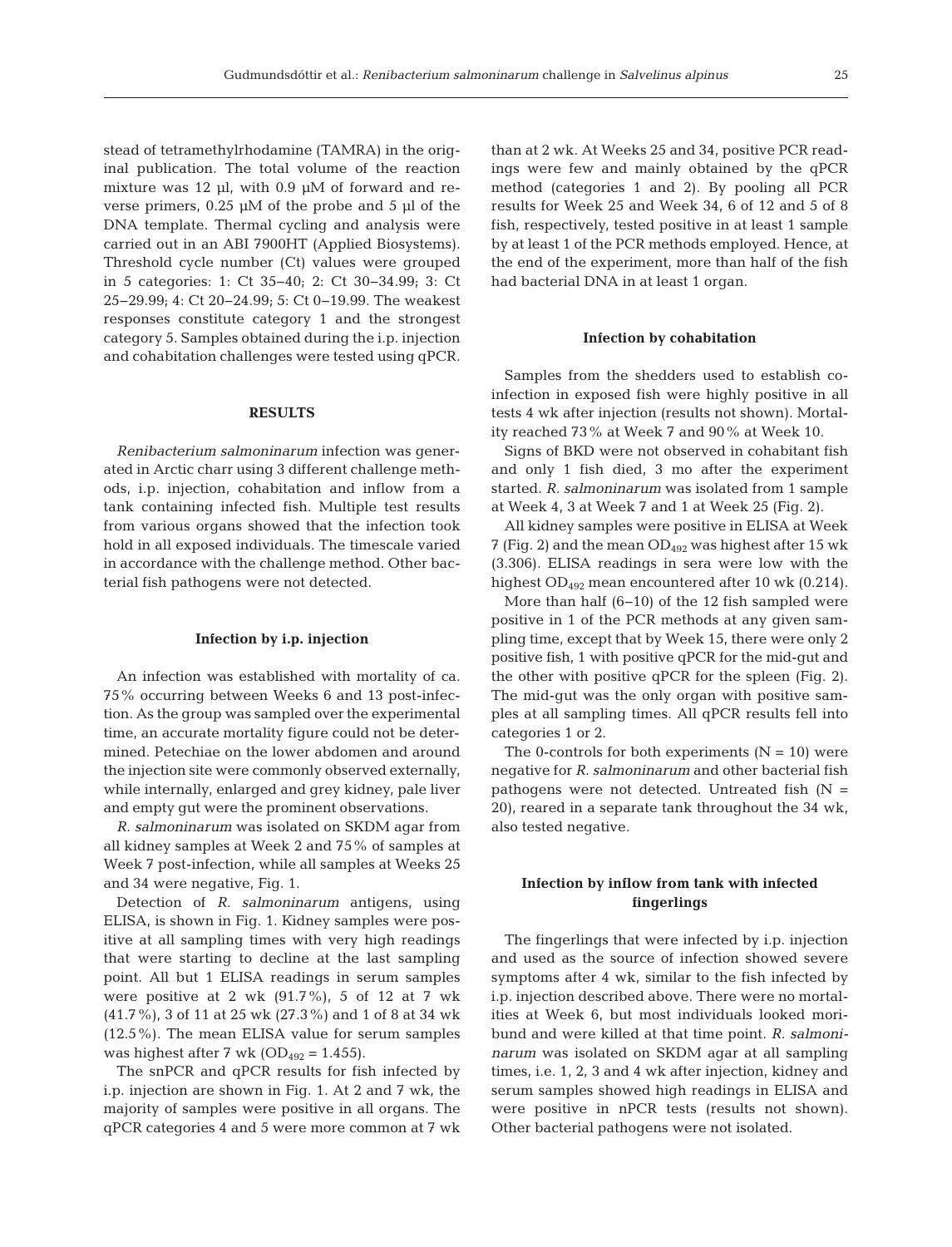

Fig. 1. Results for Arctic charr fingerlings challenged with *Renibacterium salmoninarum* by i.p. injection and sampled 2, 7, 25 and 34 wk later. The columns represent OD<sub>492</sub> values in ELISA for individual kidney tissue samples (grey columns) or serum (black columns) aligned from left to right with increasing OD values for the kidney samples. Below each column there are results for each individual, i.e. culture on kidney samples and 2 PCR tests on samples from kidney, spleen mid-gut and end-gut

The inflow fish, challenged with water continuously pumped from the tank with infected fingerlings, were sampled once a week for 6 wk and finally at Week 9. There were neither symptoms of BKD nor mortalities in fingerlings reared in fresh or brackish water. ELISA readings were similar in both groups (Table 2). Three kidney samples had low positive ELISA readings after 1 wk, but all kidney samples were negative at Week 2 and 3 while all serum samples were positive at Week 3. After 4 wk, half of the kidney samples and the majority of the serum samples were positive. The reverse was true after 9 wk, when all kidney samples and half of the serum samples were positive.

Three out of the 12 kidney samples were positive in nPCR tests after 6 wk in fresh water and 4 of the 12 samples from fish in brackish water were positive at Week 9 (Table 2).

#### **DISCUSSION**

Arctic charr fingerlings were challenged with *Renibacterium salmoninarum* using 3 different infection models, i.p. injection, cohabitation and inflow from a tank with infected fish. Infection was established with all 3 methods, showing susceptibility to the bacterium. The results also showed that Arctic charr tolerates *R. salmoninarum* infection remarkably well when infected by natural routes such as cohabitation and inflow. Tolerance to infections is defined as the ability of a host to limit the impact of a given pathogen burden on host health and ultimately on host performance (Kause & Odegard 2012).

The course of infection was studied using 3 kinds of diagnostic tests on tissue samples and sera. The use of results from multiple samples and assays can im prove the accuracy of *R. salmoninarum* evaluations, as discussed in recent papers (Elliott et al. 2015, Guðmundsdóttir et al. 2017).

In the i.p. injection trial, infection was already established in every fish tested at the first sampling 2 wk post-injection. Intraperitoneal injection is a widely used, standardized and fast infection method (Jones & Moffitt 2004, Rhodes et al. 2004, Coady et al. 2006, Jones et al. 2007, Jansson et al. 2008). Comparison of dosages used and survival figures between experiments have to be made with caution since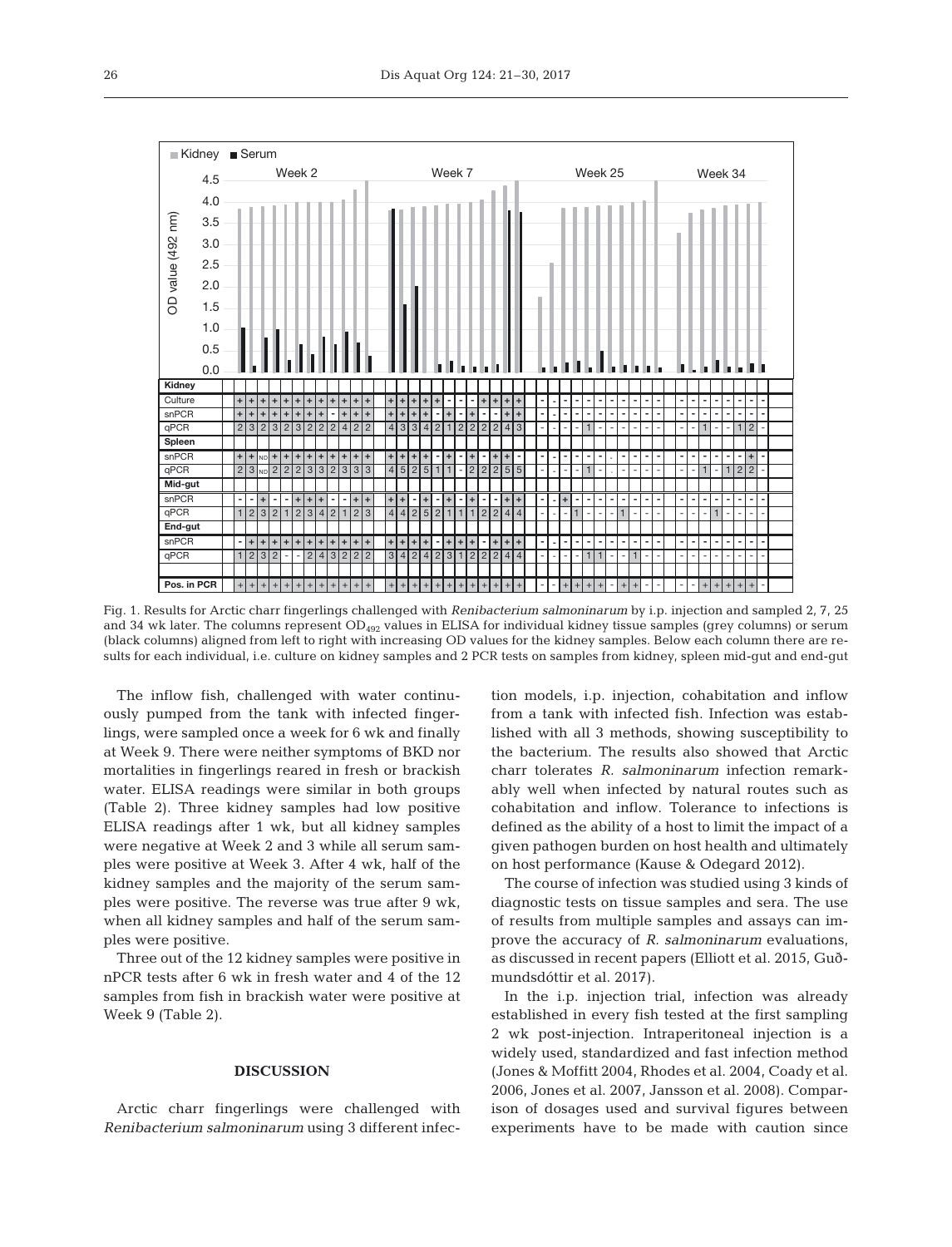

Fig. 2. Results for Arctic charr fingerlings challenged with *Renibacterium salmoninarum* by cohabitation with shedders infected by i.p. injection. The cohabitants were sampled 4, 7, 10, 15, 25 and 34 wk later. The columns represent  $OD<sub>492</sub>$  values in ELISA for individual kidney tissue samples (grey columns) or serum (black columns) aligned from left to right with increasing OD values for the kidney samples. Below each column there are results for each individual, i.e. culture on kidney samples and 2 PCR tests on samples from kidney, spleen mid-gut and end-gut

many factors, such as strain of bacteria, method of cultivation, conditions in aquaria, different fish species and sizes, may influence the results obtained. *R. salmoninarum* was isolated from all samples at Week 2 and 75% of samples at Week 7, but there were no bacterial isolations at Weeks 25 and 34. This does not exclude the possibility that viable bacteria resided in the kidney in low numbers or in fact elsewhere. There were high ELISA values in serum at Weeks 2 and 7, but background values at Weeks 25 and 34, suggesting clearance of bacteria and bacterial antigens from the circulation. In contrast, the ELISA results for kidney samples showed an abundance of bacterial antigens at all times, indicating accumula-

Table 2. Arctic charr fingerlings reared in fresh and brackish water, challenged by inflow from a tank with fingerlings infected by i.p. injection with *R. salmoninarum*. Bacterial antigens in sera and head-kidney samples were measured by ELISA and nPCR was used to detect bacterial DNA. nd: not done.

| Weeks<br>after<br>infection              | Fresh water (no. positive/total)<br>ELISA-<br>Kidney<br>Serum |                  | nPCR<br>Kidney | Brackish water (no. positive/total)<br>ELISA-<br>Serum | nPCR<br>Kidney |      |  |
|------------------------------------------|---------------------------------------------------------------|------------------|----------------|--------------------------------------------------------|----------------|------|--|
|                                          | nd                                                            | 1/8 <sup>a</sup> | 0/8            | nd                                                     | 2/7a           | 0/8  |  |
| 2                                        | nd                                                            | 0/8              | 0/8            | nd                                                     | 0/8            | 0/8  |  |
| 3                                        | 6/6                                                           | 0/8              | 0/8            | 5/5                                                    | 0/8            | 0/8  |  |
| 4                                        | 12/12                                                         | 8/12             | 0/8            | 10/12                                                  | 5/12           | 0/8  |  |
| 6                                        | 7/12                                                          | nd               | 3/12           | 8/12                                                   | nd             | 0/12 |  |
| 9                                        | 7/12                                                          | 12/12            | 0/12           | 5/12                                                   | 12/12          | 4/12 |  |
| <sup>a</sup> Low positive ELISA readings |                                                               |                  |                |                                                        |                |      |  |

tion as well as persistence of antigens. Similar results were obtained in a study run for 115 d where live bacteria were intraperitoneally injected (Coady et al. 2006) and in a study run for 110 d where killed bacteria were used (Pascho et al. 1997). All kidney samples, except 1, were positive in snPCR and/or qPCR at Weeks 2 and 7, while there were few and weakly positive samples at Weeks 25 and 34, suggesting considerable clearance of the bacterium. Looking at individual fish, 6 of 12 fish at Week 25 and 5 of 8 fish at Week 34, or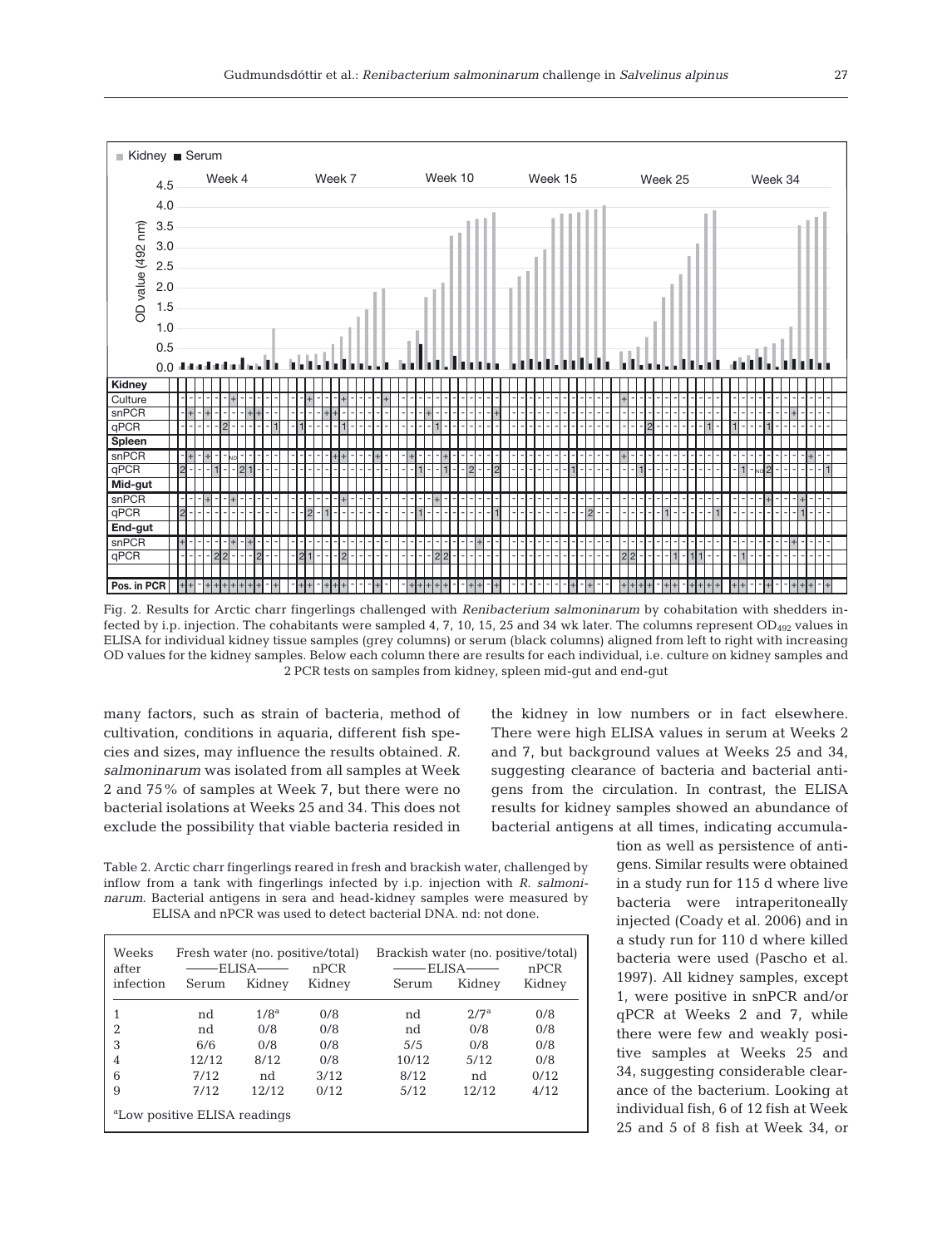half of all fish tested, had positive PCR results (mainly qPCR test results) in 1 or more organ. Considering all results, the question once more arises whether survivors of *R. salmoninarum* infection suppress or clear the infection.

Cohabitation was successfully established in naïve Arctic charr placed in tanks with fish infected by i.p. injection. Only 1 cohabitant fish died during the course of the experiment and that was 3 mo after it was started. This is different from long-term experiments conducted in Chinook salmon where mortality of cohabitants reached 100% by Week 25 (Murray et al. 1992) and 26% by Week 40 (Alcorn et al. 2005). The mechanisms of horizontal transmission are not fully resolved, but ingestion of faecal material from infected fish is an important route of entry (Balfry et al. 1996). It was not determined in the current experiments at what time point the shedders released a consistent amount of bacteria into the environment, as was done in a similar experiment with Chinook salmon where this was accomplished 20 d after the shedders were injected (McKibben & Pascho 1999). Since all cohabitants in the current experiment tested positive in 1 or more diagnostic test at the first sampling, 4 wk after the experiment started, it can be concluded that there was a consistent amount of bacteria in the environment before that time point. Looking at the results from the inflow experiment where sera tested positive in ELISA 3 wk after the experiment started and head-kidney tissue a week later, it can be assumed that naïve fingerlings in both experiments started to get infected after approximately 3 wk. There were 3 isolations of the bacterium in cohabitants at Week 7, but none at Week 15. At Week 15, the profile indicated a resolving infection, as modelled previously with kidney samples being ELISA positive and PCR negative (Nance et al. 2010). However, it seems that there were still some fish with viable bacterium, as there was an isolation on agar from 1 fish at Week 25 and more PCR tests were positive at Week 34 than at Week 7.

The aim of the inflow experiment was to design a natural way to infect groups in several tanks in a uniform manner. The source fish, or shedders, received a high dose of the bacterium and showed clear external signs of infection when they were killed after 6 wk. Fingerlings in the receiving tanks were reared for an additional 3 wk and there were neither symptoms nor mortalities when the experiment was ended and there were no differences observed between groups reared in fresh and brackish water. Using ELISA and nPCR to detect bacterial products in kidney and serum samples, it was demonstrated that this infection method worked. Fingerlings in the receiving tanks started to turn positive after 3 wk and all tested positive in some test when the experiment was ended at Week 9. In that respect, they mimicked the cohabitants as discussed above. The proportion of positive nPCR tests in kidney samples was comparable to the results seen using snPCR in the cohabitation group. These tests have previously given equal results when testing the same samples (Arnason et al. 2013). The inflow model offers a natural method of infection where many groups can be subjected to uniform waterborne infection over a long period of time. In immersion models using bathing or dipping, many groups are subjected to the same amount of pathogen over a short period, usually minutes to hours, while in cohabitation, the exposure time is long but the infection pressure between tanks may differ.

Looking at the experiments together, it is clear that *R. salmoninarum* antigens persisted in the kidney and that bacterial DNA was present in some samples from the kidney, spleen and gut throughout the experimental period. Several reports dealing with injection of inactivated or live *R. salmoninarum* have shown similar findings (Pascho et al. 1997, Faisal & Eissa 2009, Nance et al. 2010). It can be assumed that lymphoid tissue in the head-kidney and spleen as well as mucosa associated lymphoid tissues in the gut are involved in trapping of the bacterium (Press & Evensen 1999), but it remains an open question whether, or to what extent, the immune system manages to destroy *R. salmoninarum* and degrade its components. The idea to test gut samples is based on the fact that the faecal−oral route is important in horizontal transmission of the bacterium (Balfry et al. 1996), but information on bacterial presence and load in the gut is not available. Positive PCR results for gut samples do not ascertain that all bacteria contributing to a positive PCR were located in the tissue rather than on the surface of the gut. However, the majority of fish with positive gut samples also presented with positive results in the spleen and/or kidney. A noteworthy exception in both groups is Week 25, when the majority of positive samples were gut samples. However, since overall there were few positive samples in Week 25, the significance of this observation cannot be ascertained. High positive ELISA readings in sera were indicative of recent infection in the i.p. injection experiment, but most OD readings were low in the other experiments. Hence, the status of antigens in sera of naturally infected fish is probably not a suitable parameter to ascertain whether an infection is recent or not, and active or not. It is also evident that persistence of antigens in kidney tissue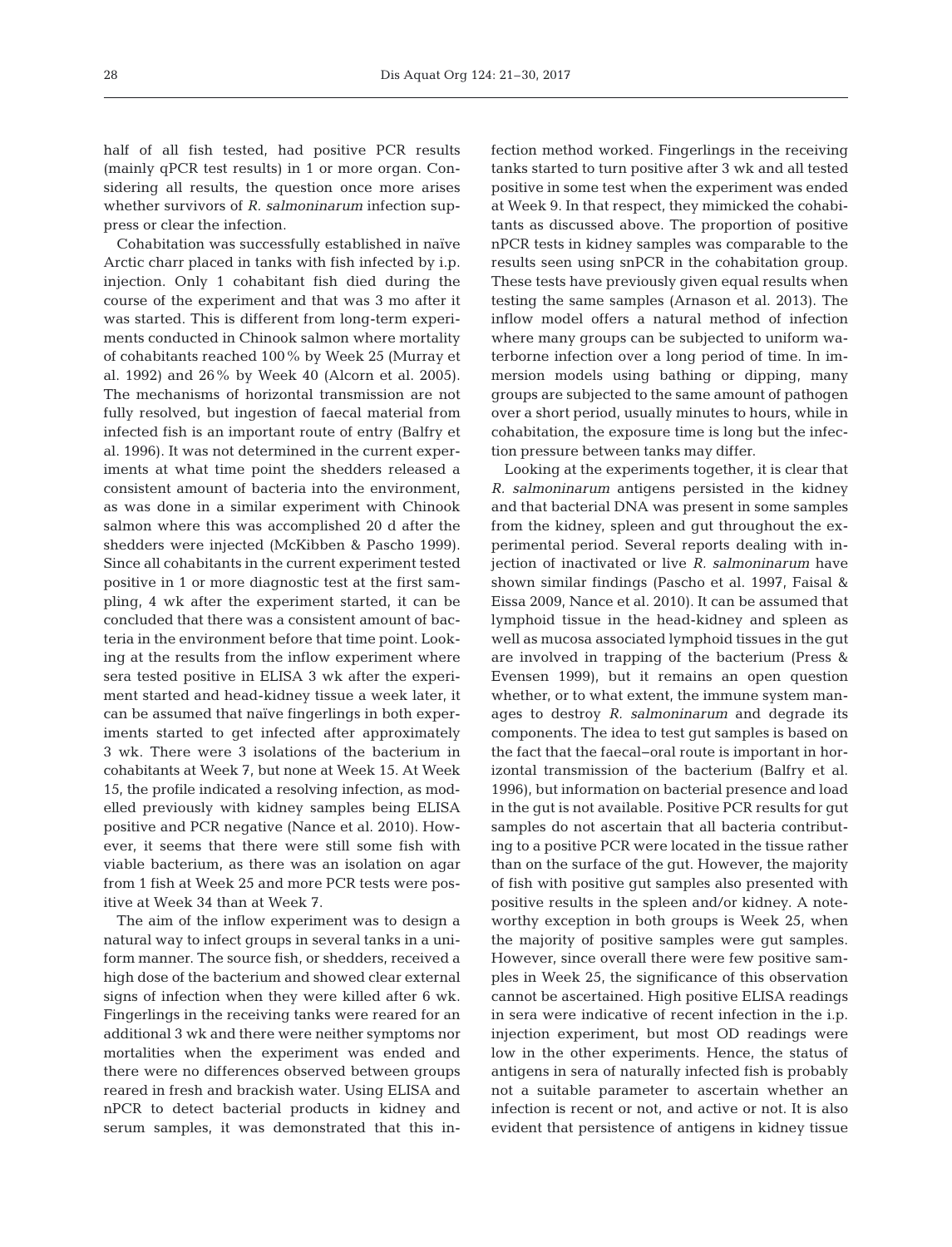makes it impossible to decide, by ELISA results alone, when the fish in question got infected. Persistent antigens could be one of the explanations for the high percentage of positive ELISA readings in kidney samples from groups of wild salmonids in a number of lakes in Iceland (Jónsdóttir et al. 1998) and elsewhere (Meyers et al. 1993, 2003). In a recent paper, reporting on a population of wild brown trout, it was shown that 92.9% of fish with positive ELISA in kidney samples tested positive by PCR in at least 1 organ (kidney, spleen, gills mid-gut and oesophagus), although culture was negative (Guðmundsdóttir et al. 2017). Persistence of bacterial DNA after the death of a bacterial cell is a controversial subject since bacteria and their environment are diverse. In a review on molecular methods (Pascho et al. 2002), it was concluded that bacterial DNA may be detectable for weeks after the death of bacterial cells, but that free DNA may be degraded quickly. Consequently, positive PCR in studies on *R. salmoninarum*, a Grampositive intracellular bacterium, may represent live bacteria, culturable or unculturable, or bacteria that have been killed but not disintegrated.

In summary, the susceptibility of Arctic charr to *R. salmoninarum* was demonstrated using i.p. injection of bacteria, cohabitation and inflow from a tank with infected fish. There was no mortality in the cohabitation and inflow groups, but multiple test results from various organs indicated that the infection took hold in all exposed individuals. The results further suggested that some individuals may clear the infection, but that viable bacteria will remain in a proportion of the population, so the bacterium is not cleared from the herd. Cohabitation and inflow models will be useful in further studies on natural infection in individual fish as well as in herds and for studying how different external factors may influence any given situation.

*Acknowledgements*. The authors are indebted to Íslandsbleikja at Grindavík (Samherji hf., Akureyri, Iceland) for providing the fish used in the study, to the staff at Sudurnes Science and Learning Centre for attendance to the experimental fish and to Sigurður Snorrason and Ásthildur Erlingsdóttir for constructive criticism on the manuscript. This work received grants from the AVS R&D Fund of Ministry of Fisheries and Agriculture in Iceland no. R 10 0093-10 and R 13 074-13.

#### LITERATURE CITED

[Alcorn S, Murray AL, Pascho RJ, Varney J \(2005\) A co](https://www.ncbi.nlm.nih.gov/entrez/query.fcgi?cmd=Retrieve&db=PubMed&list_uids=15819430&dopt=Abstract)  habitation challenge to compare the efficacies of vaccines for bacterial kidney disease (BKD) on Chinook salmon (*Oncorhynchus tshawytschsa*). Dis Aquat Org 63: 151−160

- Arnason IÖ, Sigurdardottir S, Kristmundsson A, Svansson V, Gudmundsdóttir S (2013) Evaluation of a semi-nested PCR for detection of *Renibacterium salmoninarum* in samples from kidney, gill and ovarian fluid of Atlantic salmon broodfish. Icel Agric Sci 26: 49−67
- [Árnason T, Gunnarsson S, Imsland AK, Thorarensen H and](https://www.ncbi.nlm.nih.gov/entrez/query.fcgi?cmd=Retrieve&db=PubMed&list_uids=25053158&dopt=Abstract) others (2014) Long-term rearing of Arctic charr *Salvelinus alpinus* under different salinity regimes at constant temperature. J Fish Biol 85: 1145−1162
- [Balfry SK, Albright LJ, Evelyn TPT \(1996\) Horizontal trans](https://doi.org/10.3354/dao025063)fer of *Renibacterium salmoninarum* among farmed sal monids via the fecal-oral route. Dis Aquat Org 25:63-69
- [Benediktsdóttir E, Helgason S, Gudmundsdóttir S \(1991\)](https://doi.org/10.1111/j.1365-2761.1991.tb00580.x) Incubation time for the cultivation of *Renibacterium salmoninarum* from Atlantic salmon, *Salmo salar* L., broodfish. J Fish Dis 14: 97−102
- [Chambers E, Gardiner R, Peeler EJ \(2008\) An investigation](https://www.ncbi.nlm.nih.gov/entrez/query.fcgi?cmd=Retrieve&db=PubMed&list_uids=18234016&dopt=Abstract) into the prevalence of *Renibacterium salmoninarum* in farmed rainbow trout, *Oncorhynchus mykiss* (Walbaum), and wild fish populations in selected river catchments in England and Wales between 1998 and 2000. J Fish Dis 31: 89−96
- [Chase DM, Elliott DG, Pascho RJ \(2006\) Detection and](https://www.ncbi.nlm.nih.gov/entrez/query.fcgi?cmd=Retrieve&db=PubMed&list_uids=16921877&dopt=Abstract) quantification of *Renibacterium salmoninarum* DNA in salmonid tissues by real-time quantitative polymerase chain reaction analysis. J Vet Diagn Invest 18:375-380
- [Coady AM, Murray AL, Elliott DG, Rhodes LD \(2006\) Both](https://www.ncbi.nlm.nih.gov/entrez/query.fcgi?cmd=Retrieve&db=PubMed&list_uids=16597972&dopt=Abstract) *msa* genes in *Renibacterium salmoninarum* are needed for full virulence in bacterial kidney disease. Appl Environ Microbiol 72: 2672−2678
- [Elliott DG, Applegate LJ, Murray AL, Purcell MK, Mc -](https://www.ncbi.nlm.nih.gov/entrez/query.fcgi?cmd=Retrieve&db=PubMed&list_uids=23346868&dopt=Abstract) Kibben CL (2013) Bench-top validation testing of selected immunological and molecular *Renibacterium salmoninarum* diagnostic assays by comparison with quantitative bacteriological culture. J Fish Dis 36: 779−809
- [Elliott DG, McKibben CL, Conway CM, Purcell MK, Chase](https://www.ncbi.nlm.nih.gov/entrez/query.fcgi?cmd=Retrieve&db=PubMed&list_uids=25958804&dopt=Abstract) DM, Applegate LJ (2015) Testing of candidate non-lethal sampling methods for detection of *Renibacterium sal moninarum* in juvenile Chinook salmon *Oncorhynchus tshawytscha*. Dis Aquat Org 114:21-43
	- Evelyn TPT (1977) An improved growth medium for the kidney disease bacterium and some notes on using the medium. Bull Off Int Epizoot 87:511-513
- [Evelyn TPT, Prosperi-Porta L, Ketcheson JE \(1986\) Persist](https://doi.org/10.1111/j.1365-2761.1986.tb01040.x)ence of the kidney-disease bacterium, *Renibacterium salmoninarum*, in coho salmon, *Oncorhynchus kisutch* (Walbaum), eggs treated during and after water-hardening with providone-iodine. J Fish Dis 9: 461−464
- [Faisal M, Eissa AE \(2009\) Diagnostic testing patterns of](https://www.ncbi.nlm.nih.gov/entrez/query.fcgi?cmd=Retrieve&db=PubMed&list_uids=19395754&dopt=Abstract) *Renibacterium salmoninarum* in spawning salmonid stocks in Michigan. J Wildl Dis 45:447-456
- [Fryer JL, Lannan CN \(1993\) The history and current status of](https://doi.org/10.1016/0165-7836(93)90004-Q) *Renibacterium salmoninarum*, the causative agent of bacterial kidney disease in Pacific salmon. Fish Res 17: 15−33
- [Grayson TH, Atienzar FA, Alexander SM, Cooper LF, Gilpin](https://www.ncbi.nlm.nih.gov/entrez/query.fcgi?cmd=Retrieve&db=PubMed&list_uids=10618262&dopt=Abstract) ML (2000) Molecular diversity of *Renibacterium salmoninarum* isolates determined by randomly amplified polymorphic DNA analysis. Appl Environ Microbiol 66:435-438
- [Gudmundsdóttir S, Benediktsdóttir E, Helgason S \(1993\)](https://doi.org/10.1111/j.1365-2761.1993.tb01249.x) Detection of *Renibacterium salmoninarum* in salmonid kidney samples: a comparison of results using doublesandwich ELISA and isolation on selective medium. J Fish Dis 16: 185−195